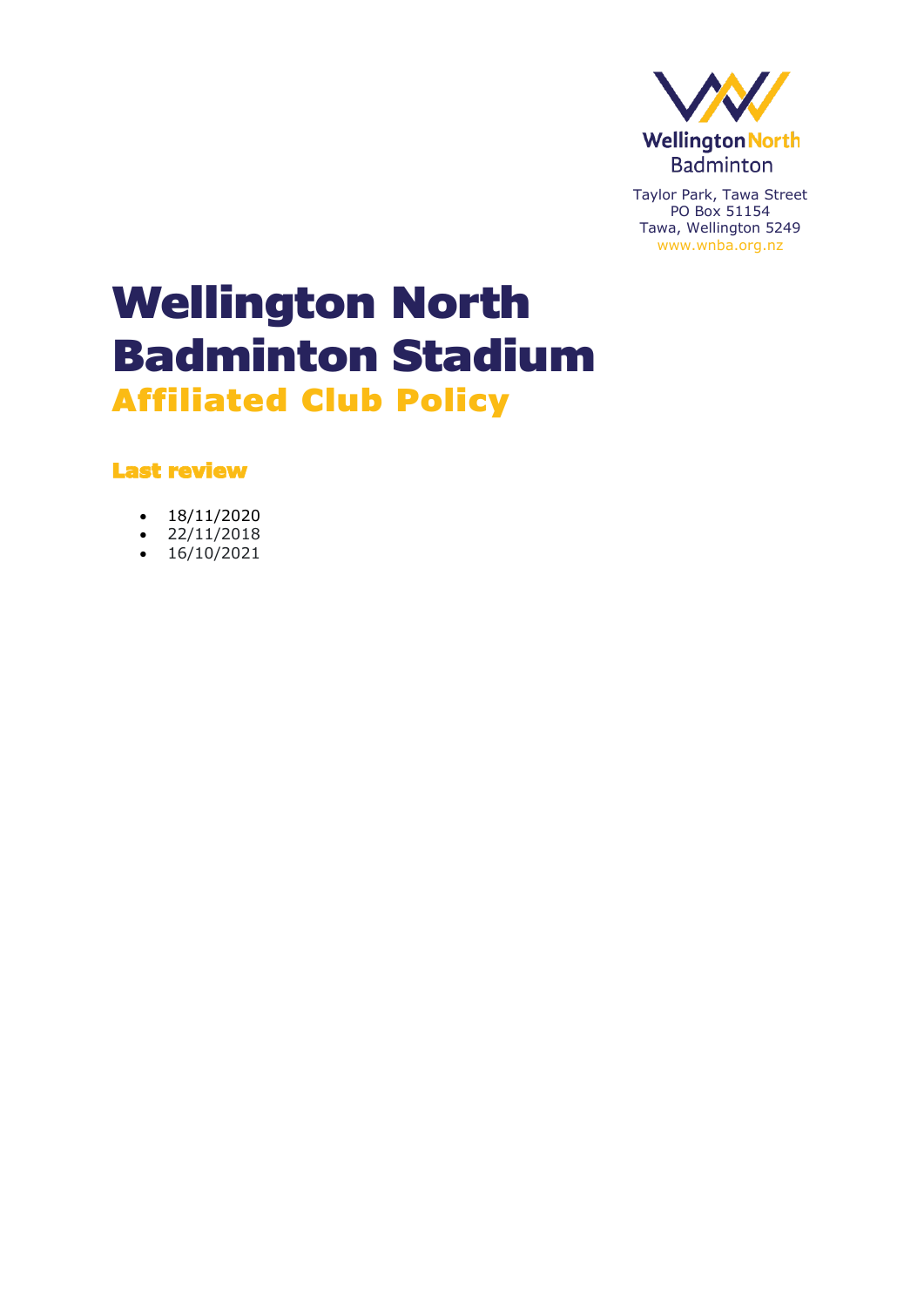

# FORMING AN AFFILIATED CLUBS

#### Benefits

- Affiliated clubs can negotiate a regular booking at the Wellington North Badminton Stadium (the Stadium) for club playing time. Courts are charged to the club at the club rate. This rate may be changed, as approved by the Board of Wellington North Badminton.
- The court bookings are done in advance by the office. Any changes to regular bookings must be given in writing to the office.
- Club members are eligible to compete in Wellington North Badminton and Badminton New Zealand sanctioned tournaments/events.
- Club members are entitled to enter teams in Wellington North Badminton Interclub competitions (It is expected that all clubs will enter teams in this competition).
- Club members are entitled to apply to become players in Wellington North Badminton representative teams.
- Club members have free use of the kitchen and upstairs spectator area of the Badminton Stadium. This does not include use of the lounge or the meeting room, without the prior approval of the General Manager.
- Clubs have voting rights at the Wellington North Badminton Annual General Meeting. This gives clubs a say in how Wellington North Badminton is run.
- Clubs are promoted by Wellington North Badminton by way of the Wellington North Badminton website, notice boards, online enquiries, open days, etc.
- Administrative assistance is given to the club where required.
- Opportunities are provided for club personnel to attend Badminton New Zealand and Sport Wellington courses, such as. administration, coaching and technical officials.

## Wellington North Badminton Affiliated Clubs Rules and Responsibilities

- A club must have a minimum membership of twelve (12) players registered to Wellington North Badminton.
- It is expected that Wellington North Badminton Clubs are involved with, and take an interest and active part in, the running of the Wellington North Badminton by:
	- o Participating in Interclub and other competitions.
	- o Attending the Wellington North Badminton Annual General Meeting
	- o Attending any meetings that Wellington North Badminton may call
	- o Providing voluntary assistance when requested
- All club members must be registered to Wellington North Badminton (Note: The annual cost is determined by the General Manager, approved by the Wellington North Badminton Executive Committee each year).
- By 31 March each year, the completed Registration Forms, together with the correct money owing, which is to include registration fees paid in full, must be returned to Wellington North Badminton. Failure to do this shall incur a penalty to the club of \$25 (including GST) per day for every day that they remain unpaid after 31 March.
- Players who join the club after 31 March must be advised to Wellington North Badminton.
- The Court Booking & Fair Usage Policy must be adhered to.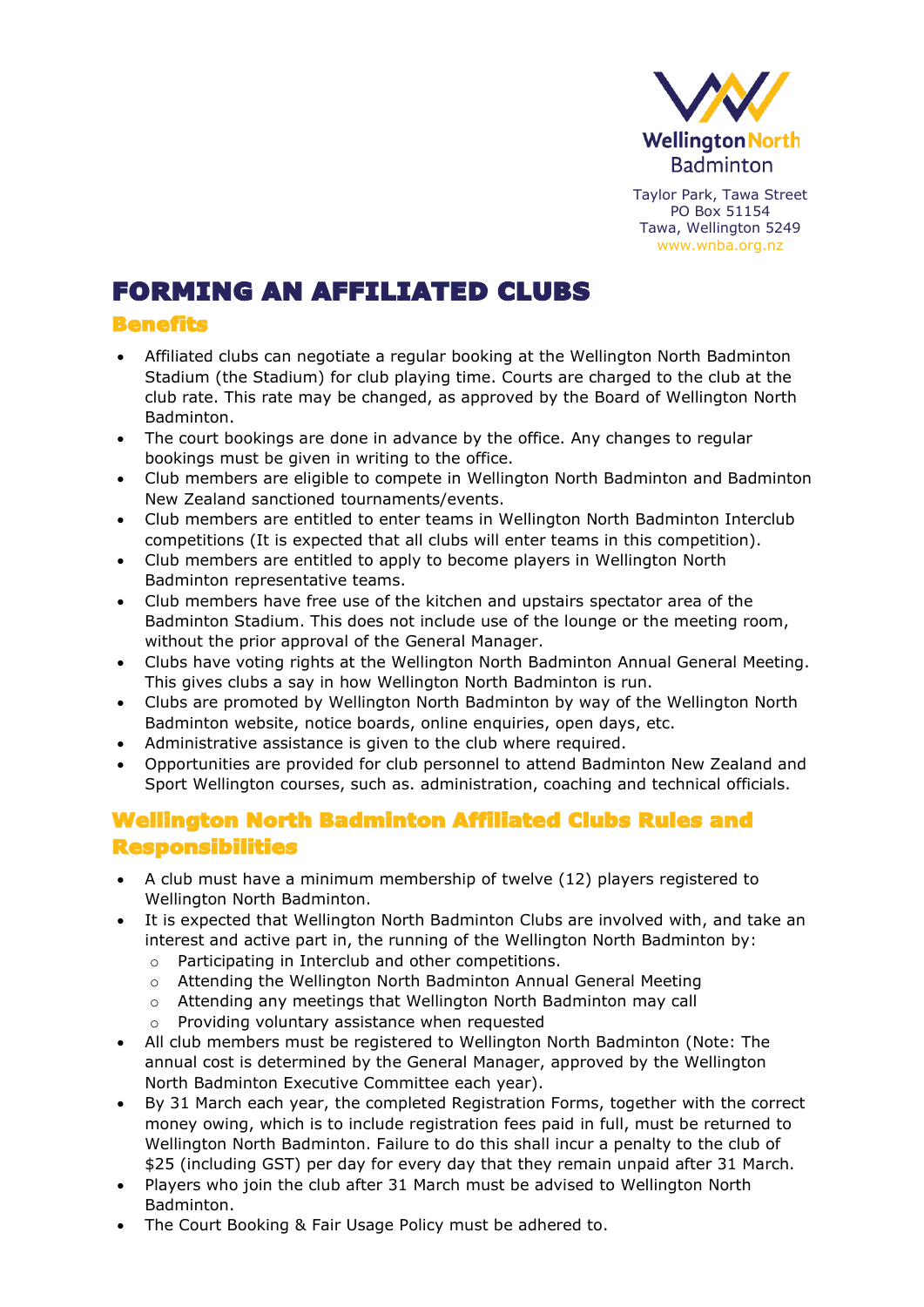

- Wellington North Badminton and Badminton New Zealand events take precedence over club court bookings. Your club will be notified in writing when this arises.
- All court bookings, including any unused booking (not cancelled in accordance to Court Booking and Fair Usage Policy) will be invoiced to the club at the end of each month. All invoices must be paid by the 20th of the following (invoice) month.
- The club must ensure that all players using the courts booked by the club adhere to stadium conditions of use.
- The club must abide by the Rules of Wellington North Badminton and Wellington North Badminton Stadium Conditions of Use and ensure that all members adhere to these same rules.
- The club must ensure that their members treat the facilities with care and respect and leave the Stadium clean and tidy after use.
- The club must be open for anyone to join. Closed membership by way of race, religion, sex or playing ability is not permitted.
- The club must advise Wellington North Badminton of any General Meeting to enable the General Manager, or his/her representative, and/or an Board member to attend.
- Contact names, email addresses and contact numbers of the club office holders are to be provided to Wellington North Badminton within fourteen (14) days of the club Annual General Meeting.

**Failure to adhere to these rules and responsibilities may result in affiliation of the club being cancelled.**

### The Process to apply for Affiliated Club Status

#### Stage 1

If you wish to establish a club affiliated to Wellington North Badminton, you must apply in writing to the General Manager. Your application must advise the name of the club and all office holders' names, addresses and contact details. You must also provide the names of all potential club members. You should also request the preferred time you wish to book courts for your club play.

#### Stage 2

If your Stage 1 application meets the minimum criteria you will be invited to attend a meeting with the General Manager. Your application will subsequently be considered by the Board of Wellington North Badminton.

#### Stage 3

Consideration by the Board of Wellington North Badminton.

#### Stage 4

You will be advised in writing whether your application has been approved or declined.

#### Approval of Affiliated Club Application

You will receive Registration Forms which are to be completed and returned to Wellington North Badminton. You must also make a payment to Wellington North Badminton to cover the any applicable fees.